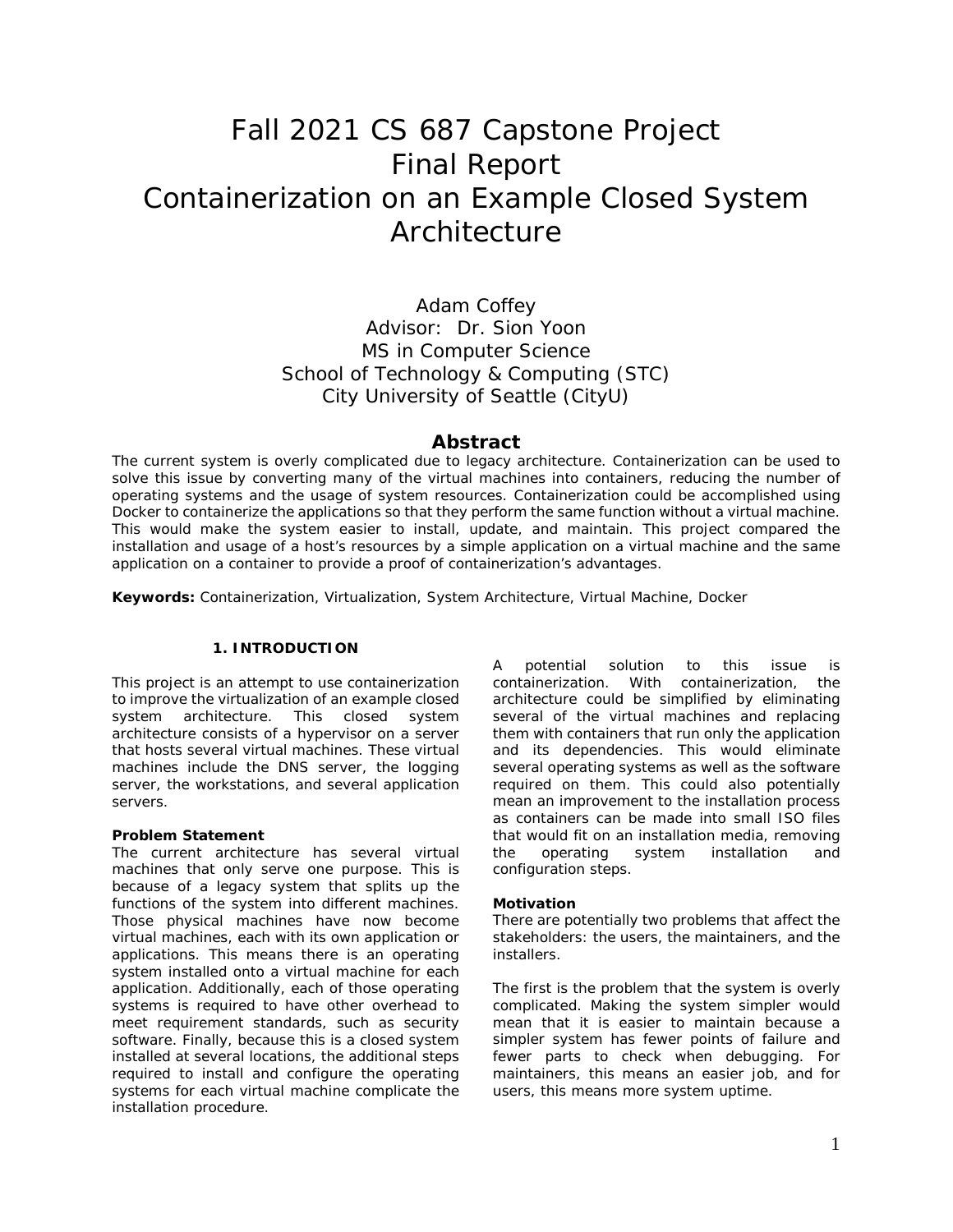The second problem is that the installation is overly complicated. Making virtual machines into containers would lower the number of steps required to get the application up and running. This would make the job easier for an installer attempting to install the system onto new hardware or a maintainer that is reinstalling the system to fix an issue.

## **Approach**

Containerization is typically done by installing the application onto a host operating system and then running one of the containerization tools, such as Docker, LNX, or Simplicity, to turn the application into a container. Afterward, that container is installed into the system to run the application without the host operating system.

The approach for this project will be the same. Virtual machines will be installed onto a hypervisor, and then applications will be installed onto those hosts. There will be basic metrics captured to view the resources used by the virtual machine and the application. The containerization will be performed, and the containers will replace the virtual machines. Finally, more basic metrics will be captured to determine if the containers are running the application with less resource usage.

#### **Conclusions**

The expected outcome is that the containers perform the same function as the virtual machines. The containers will use less of hypervisor resources and be easier to get running after a shutdown. The containers will have smaller installation files, be simpler to install and be easier to configure.

## **2. BACKGROUND**

Virtualization is the method of turning a computer system running on hardware into a virtual machine that runs on a hypervisor. This virtual machine appears identical to the computer system on hardware but has only a portion of the hardware's memory, storage, and networking. The hypervisor itself is software that is put onto hardware such as a host server or computer that manages the resources of that host to divide them up and give them to the virtual machines it hosts.

Containerization is a newer technology that expands on virtualization. It is the method of packaging just the application and its dependencies into a container that can be placed onto a host. However, they are not as robust and user-friendly as virtual machines, so they require a good application to work correctly.

## **3. RELATED WORK**

The topic that is being researched is Containerization in an Example Closed System, so it has focused on containerization, with emphasis on its application. The sources found have included several explanations of the concepts of virtualization and containerization, which are related and very important for the project. It has also introduced several tools that could be used for containerization, including LXC and Docker. It has also included troubleshooting and improving containers. Finally, it included the use of containers in system architectures to help with the understanding of how to include it in this project.

## **Literature Review**

The issue that is attempting to be fixed is that the current system is overly complicated and has unnecessary overhead, which could be fixed with containers. It is a closed system that includes several virtual machines that have only one application running on them. This could be the perfect opportunity to convert some of those virtual machines to containers. A containerization tool would need to be selected, and the major applications would need to have their virtual machines converted to containers. Afterward, it would need to demonstrate that it performs the same or better than the previous architecture.

Because this is a conversion from virtualization to containerization, a comparison done by M. J. Scheepers is a particularly valuable starting point. This paper compares the two topics by introducing both a virtualization tool and containerization tool, giving descriptions of how both are used, and then comparing how they perform actions such as SQL queries (Scheepers, 2014).

There are a couple of extra benefits to containerization that are uncovered in the research. One study by Zhang, Vasilescu, Wang, and Filkov discussed a benefit of containerization in that it can help with continuous deployment by allowing for seamless updates (Zhang et al., 2018). This is an advantage that helps with system uptime. Another paper discussed how containers are used in mobile environments with an emphasis on how it provides security benefits by protecting the application and preventing the application from growing outside of the container (Oluwatami, Midi, & Bertino, 2017). Though the mobile architecture is only tangentially related to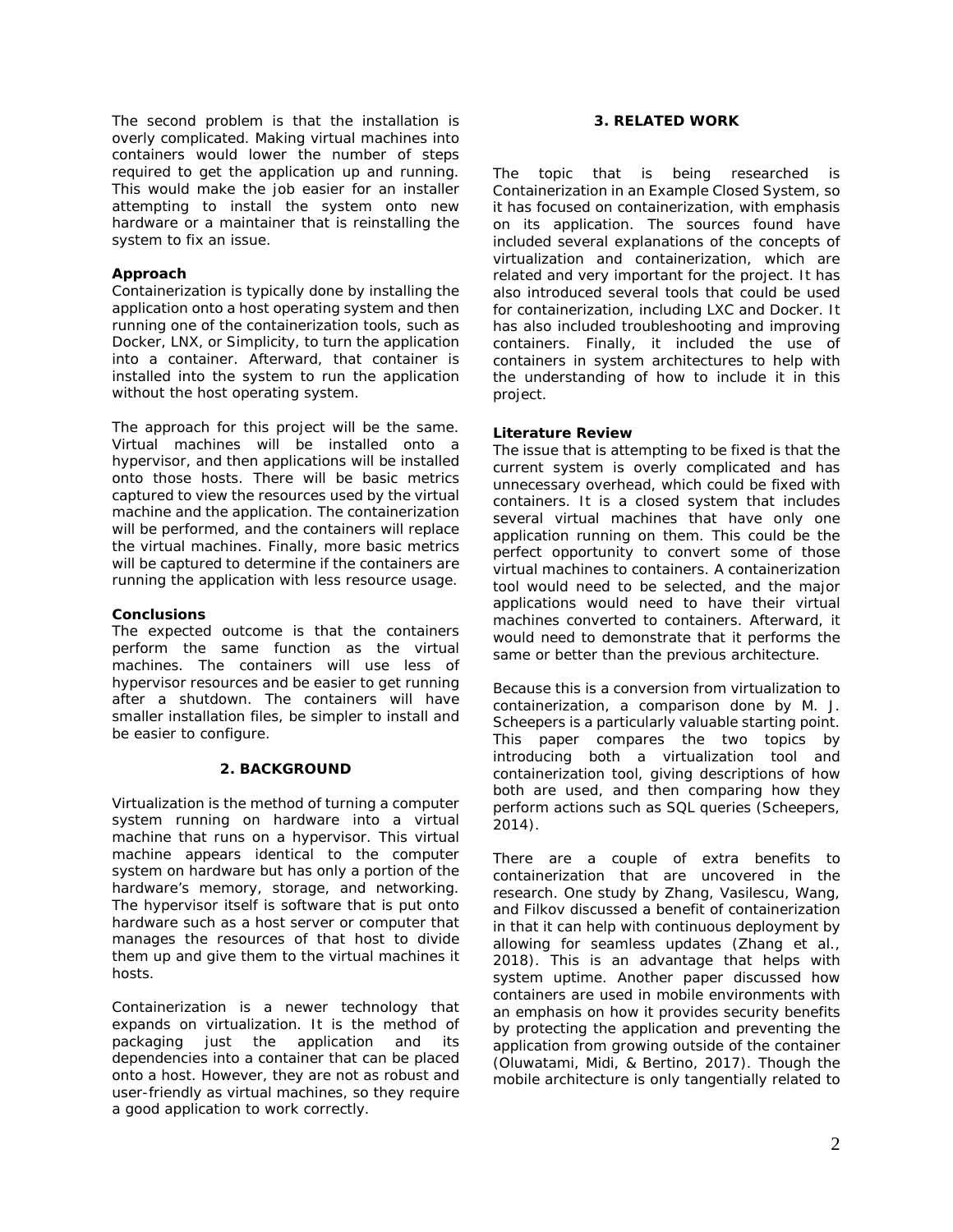the topic, the added security benefits will help to validate it.

A few papers serve as introductions to containerization tools. One introduced Singularity as it attempted to improve the implementation of the application AutoDock Vina by containerizing it to skip compilation, giving the benefits of making the app faster and lowering the number of dependencies (Hisle, Meier, & Toth, 2018). It not only introduced the tool but also included the Linux commands used in their implementation. Another introduced NetContainer as a tool that can make more efficient containers for some architectures (Hu, Song, & Li, 2017). It gave a tutorial on NetContainer and how to implement it in a particular architecture. Yet another paper introduced Linux and FreeBSD containers by comparing them and providing metrics on the benefits of each (Puig, Villalobos, Rodero, & Parashar, 2017). It had a few tools that might be useful as well as their application in closed system architecture.

There were several sources in the research that included containerization in different architectures. One paper by Stytz, Adams, Garcia, Sheasby, and Zurita included the usage of containers in several environments and how they fit into their overall systems (Stytz et al., 1997). They applied containers to solve several different problems in several different systems.

A paper by C. Pahl discussed containerization as it is used in cloud applications. This paper is helpful for understanding how containers can fit into an architecture while also introducing the LXC containerization tool (Pahl, 2015).

Another paper discussed how the authors attempted to add a position-based application to a mobile container architecture and also discussed how to interface with and modify containers (Oluwatimi & Bertino, 2018). This paper is helpful because it included their attempts to customize containers.

One paper discussed how they use containerization in supercomputers and how they had to make their IO interface more efficient (Huang, Wang, Lu, & Liu, 2021). The introduction of container IO issues is an interesting disadvantage that will need to inform the architecture.

Another paper that attempts to improve an architecture with computers in a specialized environment is one on edge computing by Zhang, Zhou, Ge, Wang, & Hwang. This paper includes an application of containers and experiments on those containers to make them more efficient in their edge computing environment, with metrics to back up their experiments (Zhang et al., 2021).

Yet another paper that introduces containerization in a different environment is one on containerization in fog computing. This source discusses how they utilized Docker to create containers that communicate with each other, all on a raspberry pi (Bellavista & Zanni, 2017). Their application of containers in a closed system with an emphasis on communication between containers is very similar to this paper.

## **Review Conclusions**

Containers are a new and widespread technology that provides an alternative to virtual machines. Containerization can be used in some system architectures to improve some metrics and reduce the overhead of the system. There are also additional benefits, including improved security and an increased amount of system uptime. However, there may be IO problems or a reduction in efficiency of some operations if the containerization is not done carefully.

There are several tools in widespread use, including Docker, LXC, Singularity, and NetContainer. They can be used in Windows, Linux, FreeBSD, and mixed systems to containerize an application.

Containerization is used in many architectures in many different types of systems. This includes cloud applications, supercomputers, edge computing, and fog computing. Containerization brings benefits to each of those types of systems but requires different approaches and has different hurdles to overcome.

Containerization should be helpful in the closed system that is being improved. It should allow for the conversion of virtual machines to containers and provide similar metrics with less resource usage.

# **4. APPROACH**

# **User Requirements**

The container solution needs to perform the same functions at the same level as the virtual machine solution. It also needs to show less resource usage of the host to justify the transition cost. It must also be as simple or simpler to install than the virtual machines.

# **Design**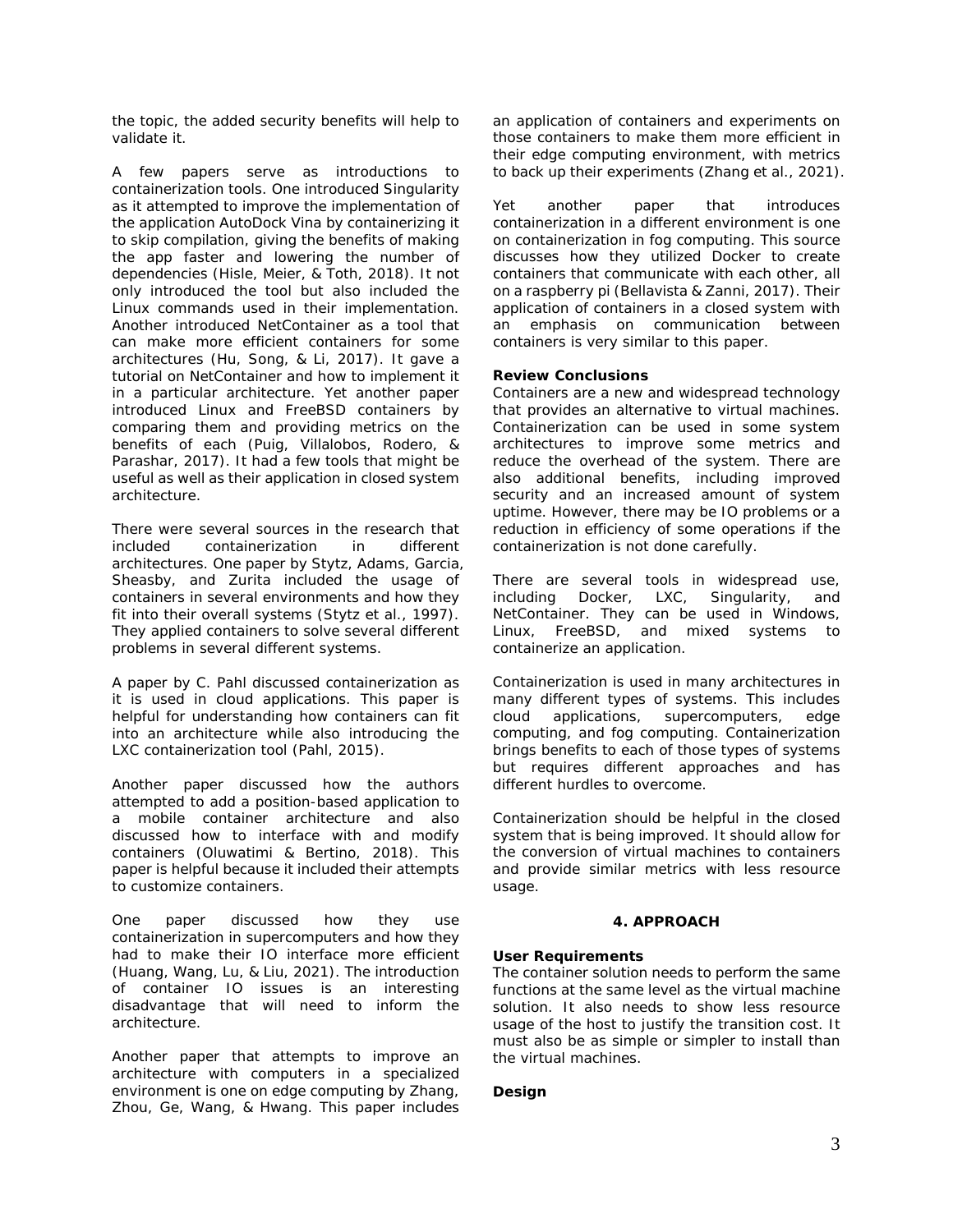The design of the container solution will be very similar to the existing virtual machine solution, but with some virtual machines replaced with containers. Figure 1 below is a visualization of the existing system, which is an eSXI Hypervisor Host managed by VMware VCenter. On this host are individual virtual machines that serve as a DNS server, several user workstations, a SQL server, and hosts for applications.



*Figure 1: Virtual Machine Architecture*

The SQL Server and application virtual machines exist only to host the SQL and applications, so they will be converted into containers, as visualized below in Figure 2.



*Figure 2: Container Architecture*

# **Implementation**

To achieve a partial implementation, one virtual machine with a sample application and one Docker image of the same sample application was used. This allows for a partial proof of concept that could be expanded to the full system with more time and resources.

VMware Player was used as the host for the virtual machine implementation on a desktop computer. A virtual machine was created on that program using the Windows Server 2019 ISO image. On that basic image, Tomcat, Java Runtime Environment, and Java Software Development Kit were installed to support the sample application. Finally, the sample application was placed in Tomcat's file structure, and the application was run.

Docker was used for the container implementation, also on a desktop computer. The Docker container image was created by creating a Dockerfile with the appropriate code calling on Tomcat and running the Docker build command. Finally, the Docker run command was run on the Docker container image to achieve the same application result as the Virtual Machine implementation.

Both applications worked by assigning them a web address on the localhost. They were simple web pages that allowed the user to navigate to a couple of other web pages.

#### **Technologies Used**

Docker was used as the containerization software. Docker is a software for Windows, Linux, and Mac that allows for the creation of a container around an application or even a series of linked containers containing several applications.

VMware Player was used as the host for the virtual machine. VMware Player is the free version of VMware Workstation and allows for virtual machines to be hosted on desktop computers, managing the memory, CPU, disk, and network usage and separation from the host.

Windows Server 2019 is an operating system created by Microsoft. It includes many features not available in the Windows desktop version that are managed using the Server Manager, including more support for SQL Server.

The sample application used is a simple Tomcat application made by Tomcat with a Java Server Page and a Java servlet page to test those capabilities (Apache, n.d.). This application was chosen because it is a Java based web application and simple to implement.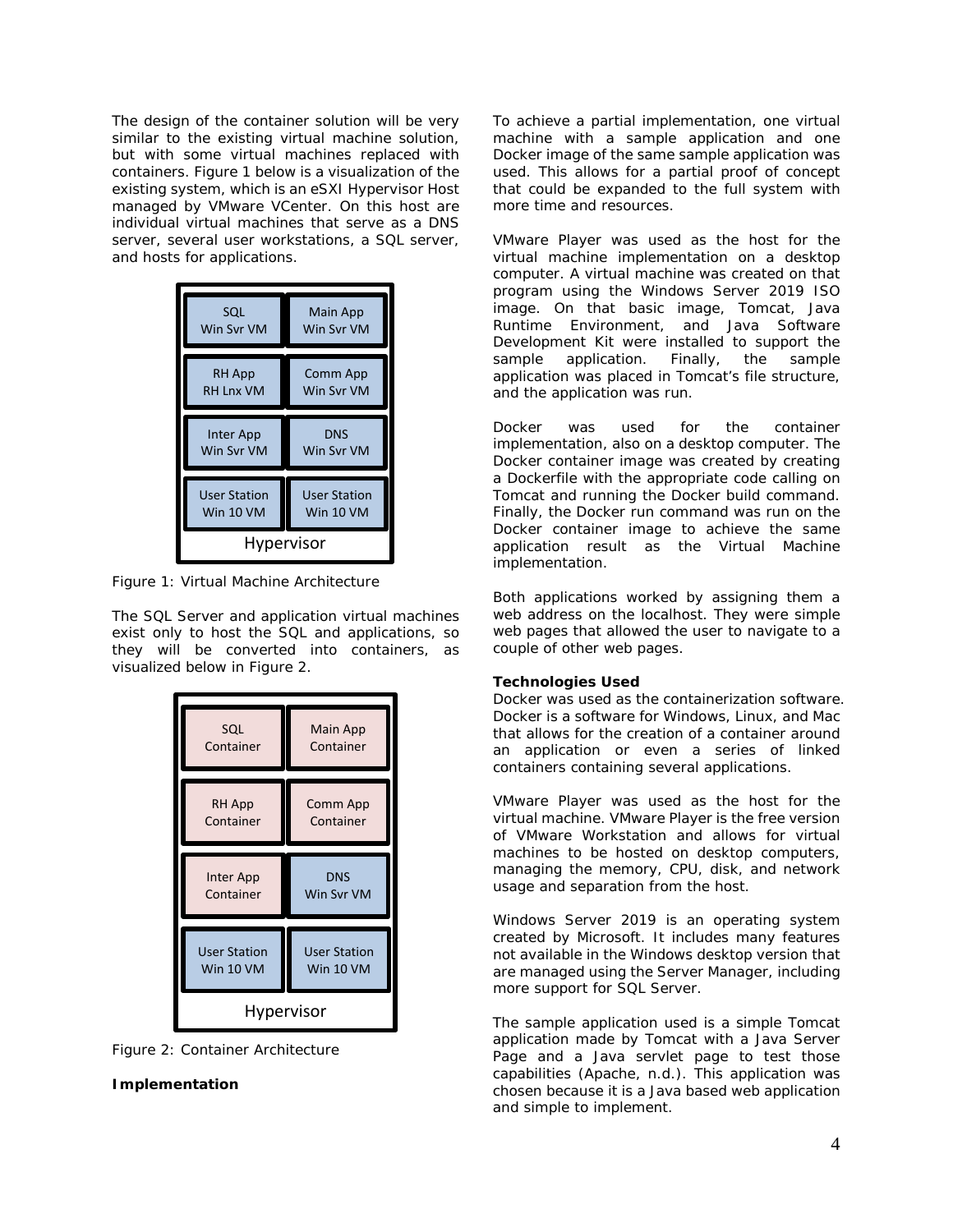## **5. DATA COLLECTION**

Data collection was performed by gathering baseline data on the virtual machine and on the container. Windows Performance Monitor was used on the virtual machine, while Docker's Performance page was used for the container. All the metrics change from moment to moment as different processes are active, or the application performs different actions, so the data was captured at their highest observed values. This was the highest observed set of values that was achieved by opening the application and causing a page to load.

The results are in Table 1:

|             | Virtual Machine | Container |
|-------------|-----------------|-----------|
| CPU         | 26%             | 5.04%     |
| Memory      | $1.3$ GB        | 178 MB    |
| Network I/O | 113 KB/s        | 5.1 KB/s  |
| <b>Disk</b> | 11 GB           | 124 KB    |

*Table 1: Virtual Machine and Container Metrics*

## **6. DATA ANALYSIS**

The four measured metrics are CPU, Memory, Network I/O, and Size. Each of these is important because they are hardware resources being taken up by the application and its host. Lowering any or all of them means a possible increase in performance for the host.

When moving from a virtual machine to a container, CPU was reduced by to a fifth, while Memory, Network I/O, and Disk were all reduced by an order of magnitude. All these changes can be attributed to removing the operating system and its applications.

# **7. FINDING**

The findings are organized into two sections. The first section is the findings on the performance of the container versus the virtual machine, based on the data collected as discussed above. The second section is findings on the ease of installation for the container versus the virtual machine.

#### **Performance**

There is a reduction in usage in each of the four metrics captured when going from a virtual machine to a container. This is a good result to demonstrate that virtual machines that are used only for one application should be converted into containers. Additionally, the Virtual Machine numbers would be higher if additional required applications such as security software were added.

Each of the four components measured could be the bottleneck that benefits from reduction. Memory, Network I/O, and Disk are all an order of magnitude smaller in the container, meaning that the whole system could fit on a smaller server, or a duplicate set of containers could be placed on the server for redundancy and still be smaller than the virtual machine option.

## **Ease of Installation**

This was not covered in the data collection or analysis, but the installation is made quicker, simpler, and easier when switching from a virtual machine to a container for this sample Tomcat Java application.

The virtual machine instance of the application required the installation of the operating system, the installation of Java, and the installation of Tomcat, followed finally by the installation and configuration of the application. None of these steps were particularly difficult but would become more complex with more complex applications.

The container instance of the application required that a Dockerfile with three lines of configuration be placed in the folder with the application and then that the Docker create and run commands be run from the command line. This requires knowledge of the Docker application, but after the process is made by a knowledgeable person, it would be easy to pass on to future installers.

The container installation required much less time because it did not need to install an operating system, which took up almost all the installation time for the virtual machine. It also has fewer steps to perform, as noted above. These steps are also easier because the virtual machine version requires more configuration of both the operating system as well as the application.

### **8. CONCLUSION**

Containerization is a great improvement over virtualization in closed system architecture when applied correctly. Virtual machines that are used only as hosts for applications can be replaced with containers to reduce the load on the host and make the installation and maintenance easier. The conversion in the case performed in this project significantly reduced CPU, Memory, Network I/O, and Disk usages. It also reduced the number of installation steps by skipping operating system and dependency installations. Finally, it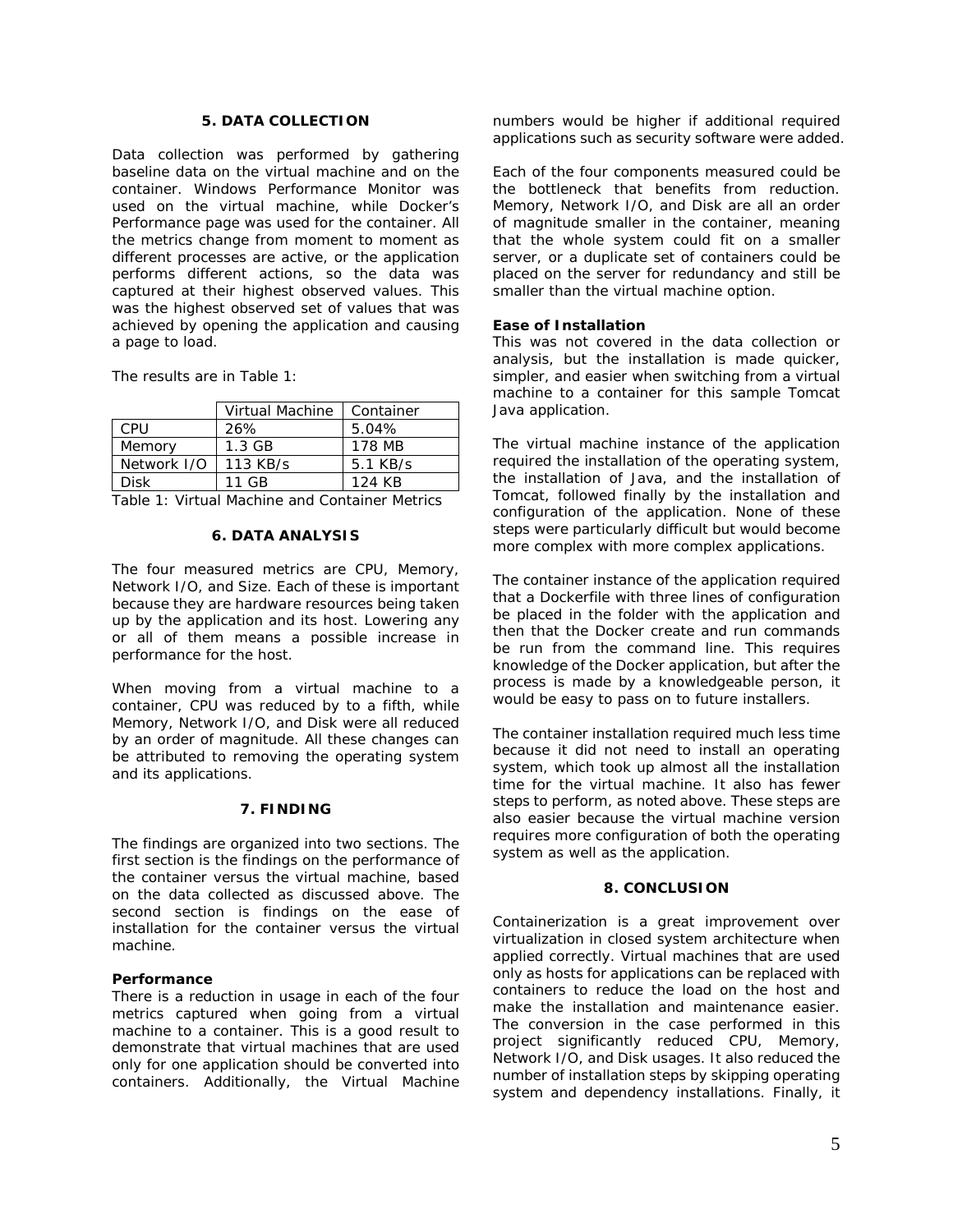makes maintenance easier by having less parts that can fail.

#### **9. FUTURE WORK**

This project could be expanded and improved upon by performing a larger and more thorough implementation. This implementation would include not only one conversion of a virtual machine to a container but the conversion of several in a closed system. This would match the blueprint written in the design section and require a series of applications that interact with each other and a SQL server.

This could be done by installing VMware ESXi on a server that has enough resources to host several virtual machines. On that VMware ESXi hypervisor, the Windows Server, RedHat Linux, and Windows 10 virtual machines could be installed. Applications could be installed on those Windows Server and Linux virtual machines. After ensuring those applications are working and communicating correctly, metrics could be taken on the performance of the full system. Finally, Docker could be installed on one of the Windows Servers, and the virtual machines hosting applications could be converted to containers. After once again ensuring the applications are working and communicating correctly, metrics could be taken for comparison.

This implementation would be a much more thorough proof that containerization would work for the example closed system by checking that there are no issues when having many containers with applications, such as the I/O issue mentioned in the related works section.

The project could also be improved and expanded upon by exploring other containerization options and containerizing more complex applications. Other containerization options may fit the closed system architecture better than Docker, and it would be useful to explore all of the options. Additionally, the sample application used is a simple Java Tomcat application that doesn't communicate outside of the virtual machine. A larger, more complex application that communicates with a database would improve the project and be a better proof.

#### **10. REFERENCE**

Bellavista, P., & Zanni, A. (2017, January). Feasibility of fog computing deployment based on docker containerization over raspberrypi. In Proceedings of the 18th international conference on distributed computing and networking (pp. 1-10).

- Hisle, M. S., Meier, M. S., & Toth, D. M. (2018).<br>Accelerating autodock vina with Accelerating autodock vina with containerization. In *Proceedings of the Practice and Experience on Advanced Research Computing* (pp. 1-5).
- Hu, Y., Song, M., & Li, T. (2017, April). Towards" Full Containerization" in Containerized Network Function Virtualization. In *Proceedings of the Twenty-Second International Conference on Architectural Support for Programming Languages and Operating Systems* (pp. 467-481).
- Huang, L., Wang, Y., Lu, C. Y., & Liu, S. (2021). Best practice of IO workload management in containerized environments on supercomputers. In Practice and Experience in Advanced Research Computing (pp. 1-7).
- Oluwatimi, O., & Bertino, E. (2018, March). A multi-enterprise containerization approach with an interoperable position-based system. In *Proceedings of the Eighth ACM Conference on Data and Application Security and Privacy* (pp. 256-266).
- Oluwatimi, O., Midi, D., & Bertino, E. (2017). Overview of mobile containerization approaches and open research directions. *IEEE Security & Privacy*, *15*(1), 22-31.
- Pahl, C. (2015). Containerization and the paas cloud. *IEEE Cloud Computing*, *2*(3), 24-31.
- Puig, F. X., Villalobos, J. J., Rodero, I., & Parashar, M. (2017, December). Exploring the Potential of FreeBSD Virtualization in Containerized Environments. In Proceedings of the10th International Conference on Utility and Cloud Computing (pp. 191-192).
- Scheepers, M. J. (2014, June). Virtualization and containerization of application infrastructure: A comparison. In 21st twente student conference on IT (Vol. 21).
- Stytz, M. R., Adams, T., Garcia, B., Sheasby, S. M., & Zurita, B. (1997). Rapid prototyping for distributed virtual environments. *IEEE Software*, *14*(5), 83-92.